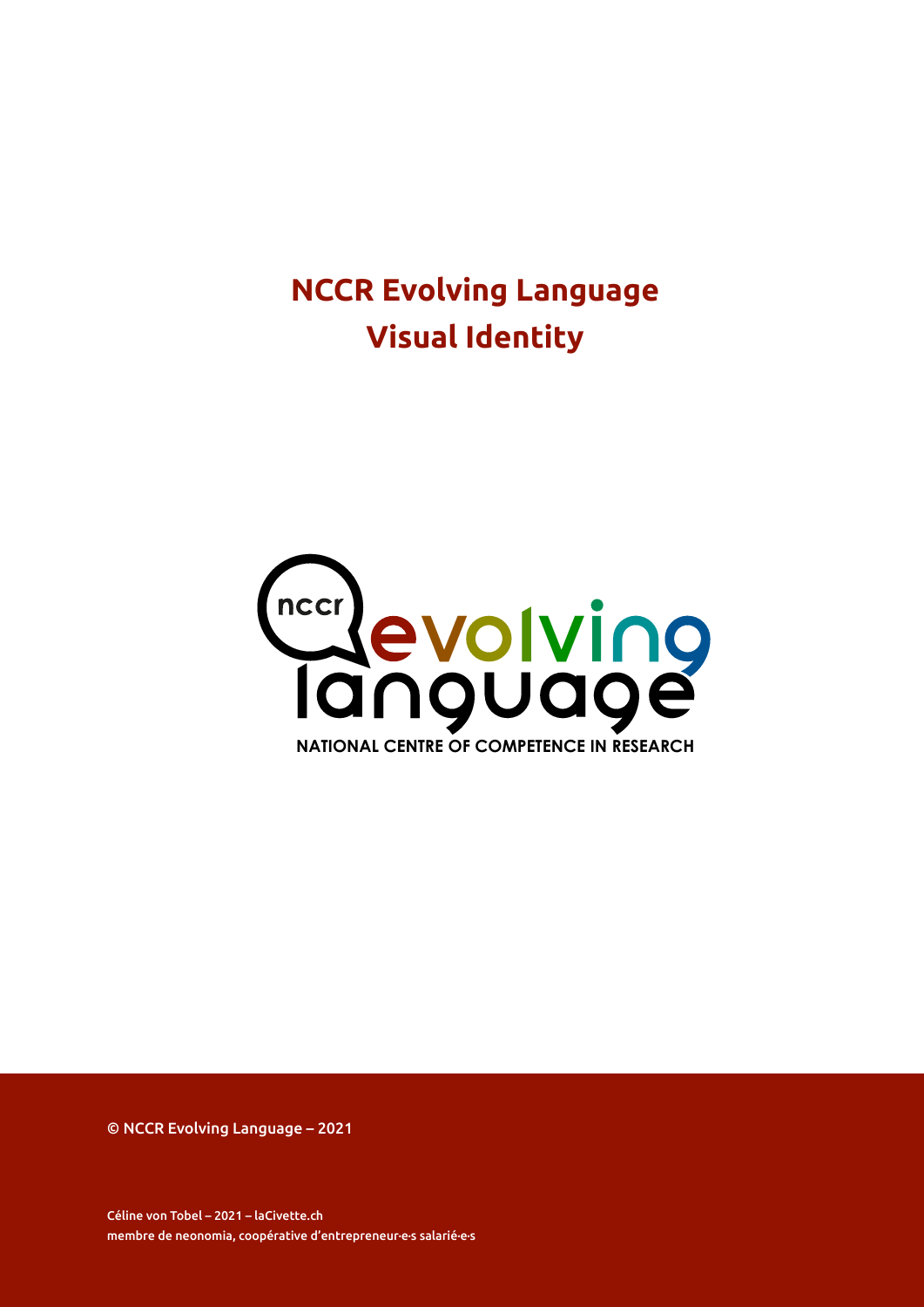# **The logo**

The NCCR Evolving Language brings together 30 research groups.

The logo is composed of three elements • The text «evolving language», written in rainbow colours and in black and white

• A speech bubble

• In some cases, a graphic element is placed in the speech bubble.

The logo was specially designed by François Xavier Luciani.

ncci

The graphic elements were designed by Viktor Kleinschmidt. **'evolving' written in rainbow colours**

the nine colours represent the evolution of language as well as the diversity of the research groups and themes covered by the NCCR.

**Speech bubble**

The bubble graphically and simply represents the study subject: language.

### **Adhoc font**

**NATIONAL CENTRE OF COMPETENCE IN RESEARCH**

**PVOIV** 

Minimalist and contemporary, this geometric sans-serif typeface was specially designed for this logo

### **NCCR**

The mention of «National Centre of Competence in Research» in the baseline is an integral part of the full logo.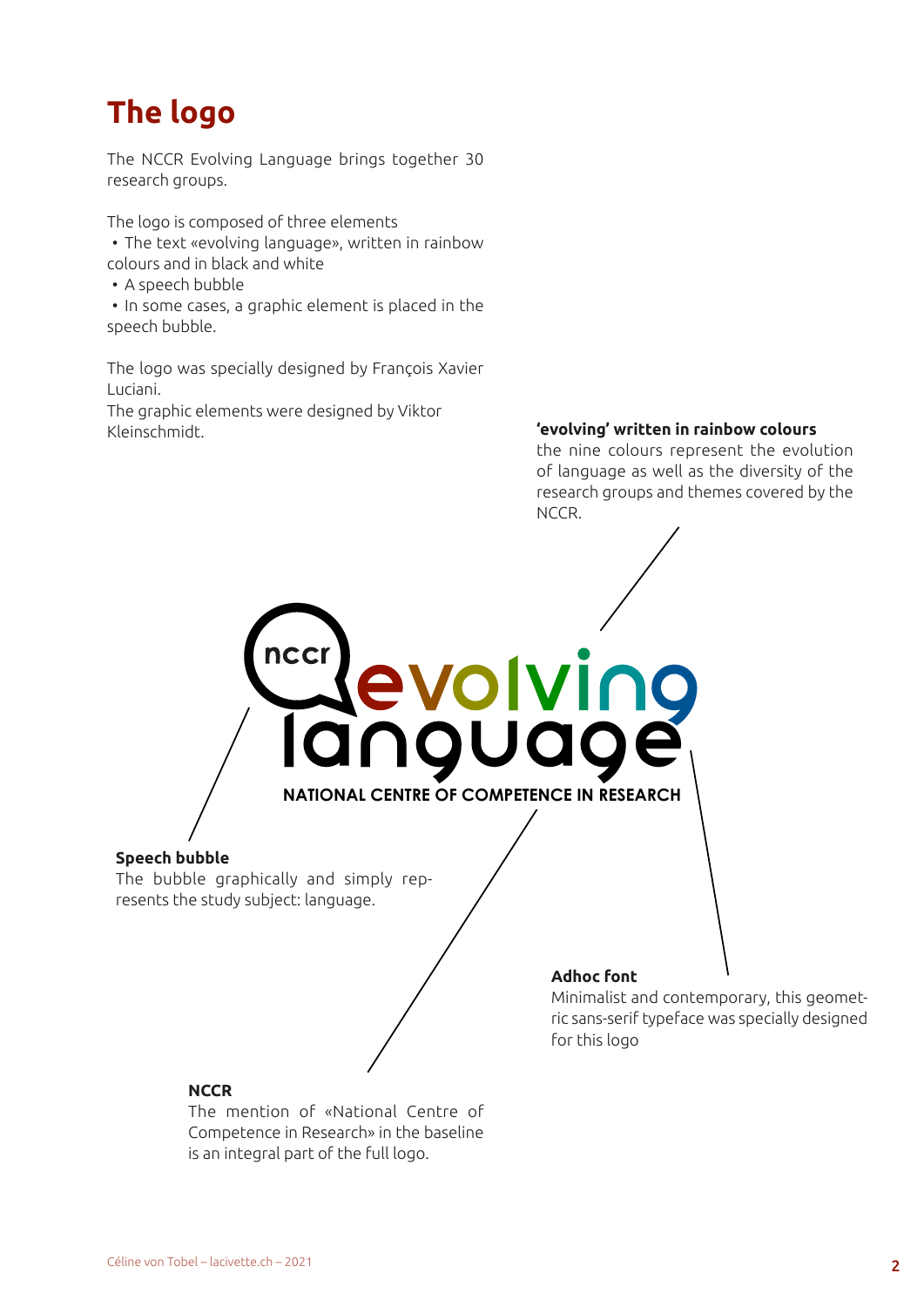### **Colours**

The main colour of the logo is black and white. Each letter of the word 'evolving' is written in a different colour, the whole word composing a rainbow.

|                                                                             | black<br>RVB: 0-0-0<br>CMJN: 0 - 0 - 0 - 100<br>Hexa: #000000          |
|-----------------------------------------------------------------------------|------------------------------------------------------------------------|
| red<br>RVB: 148-17-0<br>CMJN: 9-97-99-40<br>Hexa: #941100                   |                                                                        |
|                                                                             | dark orange<br>RVB: 148-82-0<br>CMJN: 11 - 49 - 98-44<br>Hexa: #945200 |
| yellow green<br>RVB: 146 - 144 - 0<br>CMJN: 24 - 9 - 97-38<br>Hexa: #929000 |                                                                        |
|                                                                             | soft green<br>RVB: 78-143-0<br>CMJN: 64 - 5 - 100-22<br>Hexa: #4E8F00  |
| green<br>RVB: 0-143-0<br>CMJN: 76 - 3 - 100-14<br>Hexa: #008F00             |                                                                        |
|                                                                             | blue green<br>RVB: 0-144-81<br>CMJN: 81 - 8 - 81 - 13<br>Hexa: #009051 |
| cyan<br>$0 - 145 - 147$<br>RVB:<br>CMJN: 77 - 12 - 38-16<br>Hexa: #009193   |                                                                        |
|                                                                             | blue<br>RVB: 0-84-147<br>CMJN: 92 - 59 - 5-16<br>Hexa: #005493         |

When the use of a dominant colour is needed, you must choose one from the available colour scheme (no creation of added colours). The recommended colours are blue and red.

### **Note:**

The variety of greens is not easily detectable on the screen. When printing you can expect to have different letters in very similar colours.

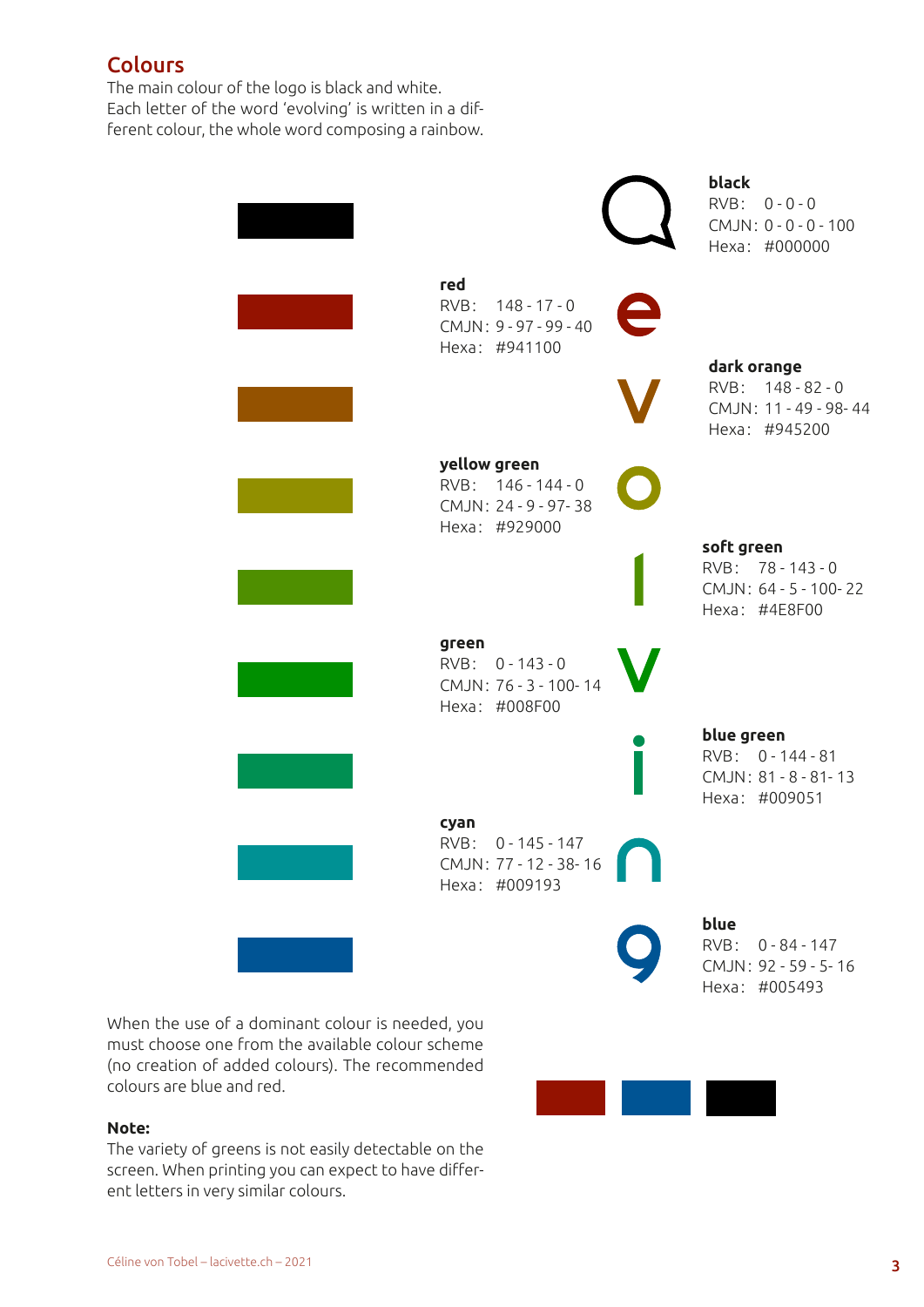### Fonts

The logo was specially designed by François Xavier Luciani. It is a minimalist and contemporary geometric sans-serif typeface. Its design presents round letters which are rather open and slightly dancing.

The text «National Centre of Competence in Research» is written in capital letters, in Century Gothic Bold. This font presents characteristics that are close to the designed font: open geometric shapes but static.

### **Body text**

Ubuntu font is used for the body text (web site, printed or numeric communication, mail, etc.).

It is a sans serif, humanistic typeface, designed by Dalton Maag in 2010. It is distributed with the Ubuntu font license (free license).

• It is part of the Google-fonts, allowing free usage on the web site and computers of NCCR members.

• It was designed to include a large number of glyphs (Greek, Cyrillic alphabets and diacritical signs) to be used in most of alphabets.

It can be freely downloaded and distributed, for example on:

• https://design.ubuntu.com/font/

• https://fonts.google.com/specimen/Ubuntu

# evolving<br>language

### **NATIONAL CENTRE OF COMPETENCE IN RESEARCH**

Century Gothic, bold. Capitalised

### **Ubuntu font**

Ubuntu light – The quick brown fox jumps over the lazy δog. Съешь ещё этих мягких французских булок, да выпей же чаю. Τρηχὺν δ᾽ ὑπερβὰς φραγμὸν ἐξήνθιζε κλώψ.

Ubuntu Regular – The quick brown fox jumps over the lazy δog. Съешь ещё этих мягких французских булок, да выпей же чаю. Τρηχὺν δ᾽ ὑπερβὰς φραγμὸν ἐξήνθιζε κλώψ.

Ubuntu Medium – The quick brown fox jumps over the lazy δog. Съешь ещё этих мягких французских булок, да выпей же чаю. Τρηχὺν δ᾽ ὑπερβὰς φραγμὸν ἐξήνθιζε κλώψ.

**Ubuntu Bold – The quick brown fox jumps over the lazy δog. Съешь ещё этих мягких французских булок, да выпей же чаю. Τρηχὺν δ᾽ ὑπερβὰς φραγμὸν ἐξήνθιζε κλώψ.**

Ubuntu light 10,5/13,5pt. The quick brown fox jumps over the lazy dog. Udae natem ressuntur audit ea acescilis magnati abor am excersperis

volupic tem. Et elest am aut rectiur serumen dendebis di id esequis ma ditibus seniet videmporis volo volum ea volorate adis quiam, solore idioresequi comni delia nam aut velis est, que cum quundandi as ipsunt hitae cum fugiae vel maio. Liscia



corecabo. Nonsequi delitas qui ut harum doluptat autIst, seque dipsae molorer chicaeperemo inci occus etur?

Ori sita dolupta tiorepudion pres voluptatiis moluptur as estibus maximi, voles nonseque repero il ium et estem veriorenetur aut ditaquas mint, sernat min

> coriatus, corepuda quis id molorit vero in pror si nos alit, archil es aspereri acime dolutam quam int is et es ea verum fuga. As erio iusa ditaqua speditem nulloru ptatur?

> Odis aut quam quiae. Re, to to quat molupta spernature

poraectemolo optatur magnatur resto de quiberi ducilic idendionse od maximet accum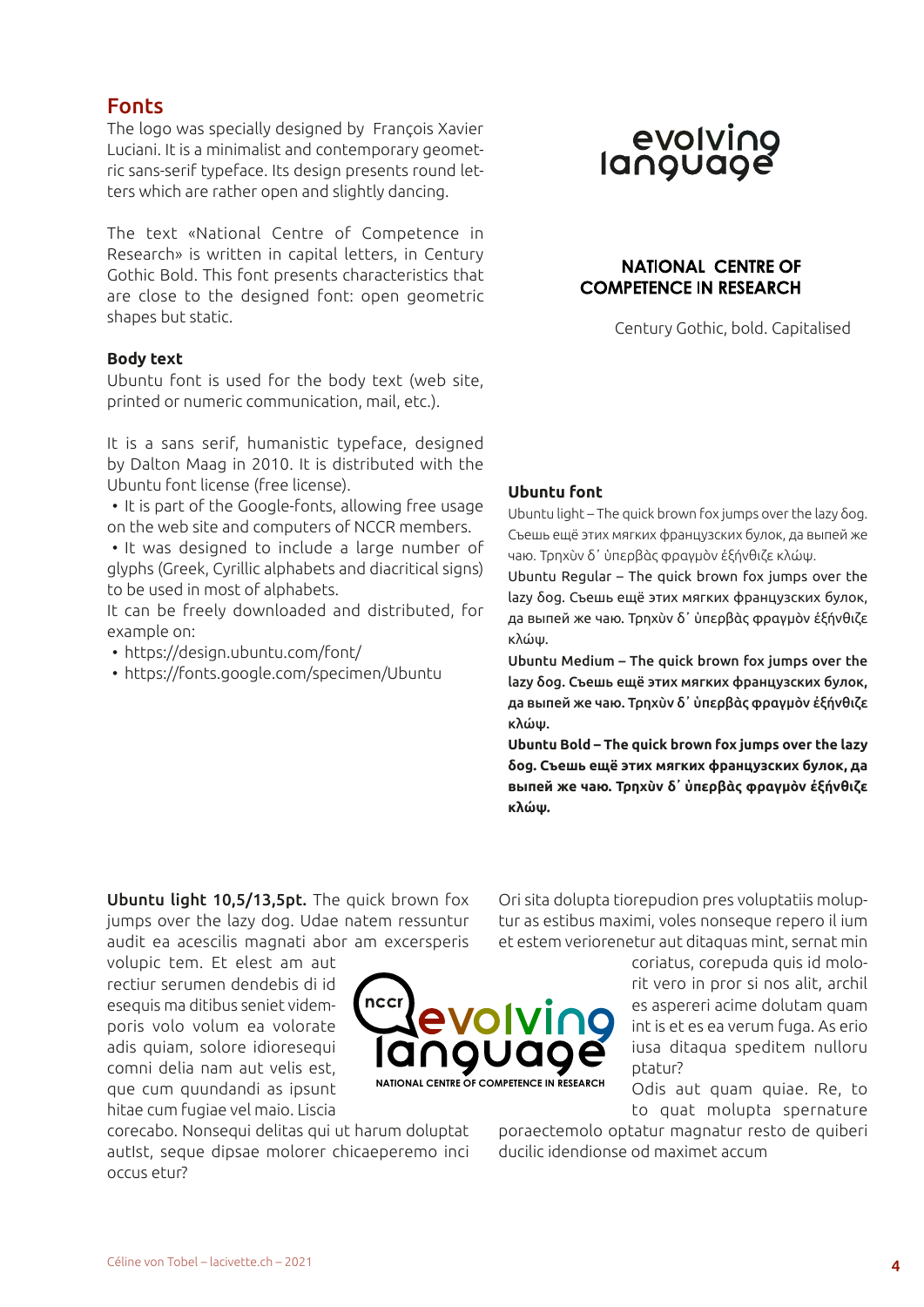### Complementary fonts

The Ubuntu font can be integrated in most operating systems and software. If it is not possible to use the Ubuntu font, the Corbel font, available in Windows should be used instead.

If a serif font is needed, the Palatino Linotype can be used instead. The use of this font should be limited to body text and quotes, but never for headlines.

**Corbel 11/13pt.** The quick brown fox jumps over the lazy dog. Udae natem ressuntur audit ea acescilis magnati abor am excersperis volupic tem. Et elest am aut rectiur serumen dendebis di id esequis ma ditibus

seniet videmporis volo volum ea volorate adis quiam, solore idioresequi comni delia nam aut velis est, que cum quundandi as ipsunt hitae cum fugiae vel maio. Liscia corecabo. Nonsequi delitas qui ut harum doluptat autIst, seque dipsae molorer chicaeperemo inci occus etur?

Ori sita dolupta tiorepudion pres voluptatiis moluptur as estibus maximi, voles nonseque repero il ium et estem veriorenetur aut ditaquas mint, sernat min coriatus, corepuda quis id molorit vero in pror si nos

ncc **NATIONAL CENTRE OF COMPETENCE IN RESEARCH**

Palatino 11/13pt. The quick brown fox jumps over the lazy dog. Udae natem ressuntur audit ea acescilis magnati abor am excersperis volupic tem. Et elest am aut rectiur serumen dendebis di id ese-

> quis ma ditibus seniet videmporis volo volum ea volorate adis quiam, solore idioresequi comni delia nam aut velis est, que cum quundandi as ipsunt hitae cum fugiae vel maio. Liscia corecabo. Nonsequi delitas qui ut harum doluptat autIst, seque dipsae

molorer chicaeperemo inci occus etur?

Ori sita dolupta tiorepudion pres voluptatiis moluptur as estibus maximi, voles nonseque repero il ium et estem veriorenetur aut ditaquas mint, sernat min coriatus, corepuda quis id molorit vero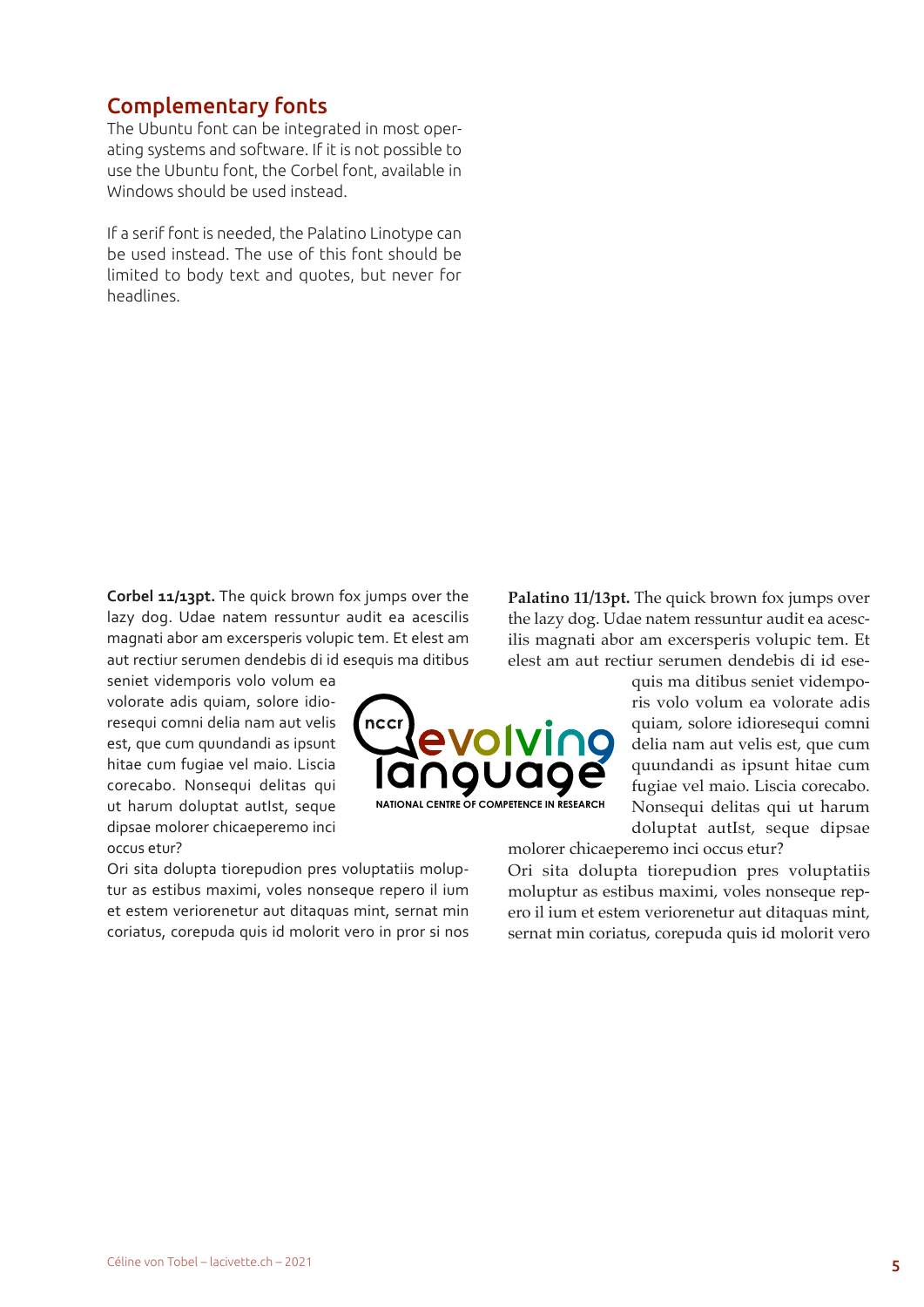# **Logo variations**

The logo was prepared in a variety of formats to correspond to most needed usage.



complete logo



minimalist logo



favicon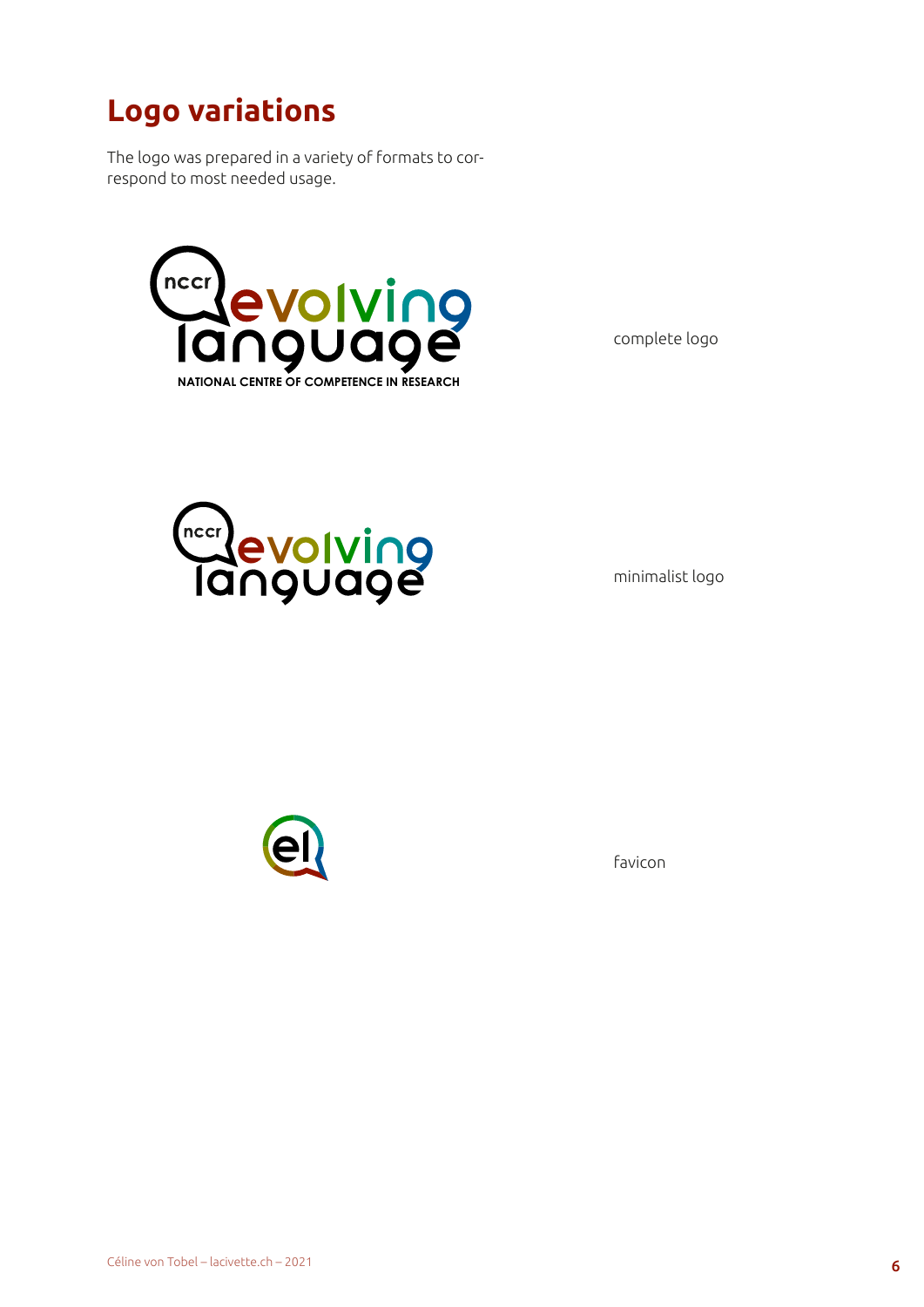### Colour variation

The logo is available in different variants to be used depending on the media.

• colour (standard), to be mainly used

• white and colour, to be used on dark and colourful backgrounds

Monochromes are sometimes requested for specific usage. They are also useful to integrate the logo in another object (watermark effect for ex.)

- black monochrome
- white monochrome









### Format variations

Each variant exists in different file formats. The **SVG** and **PDF** are vectorial and are preferred for all printing.

Le **PNG** is light and easily read. It is preferred for a web site or a presentation slide.

The three formats have a transparent background.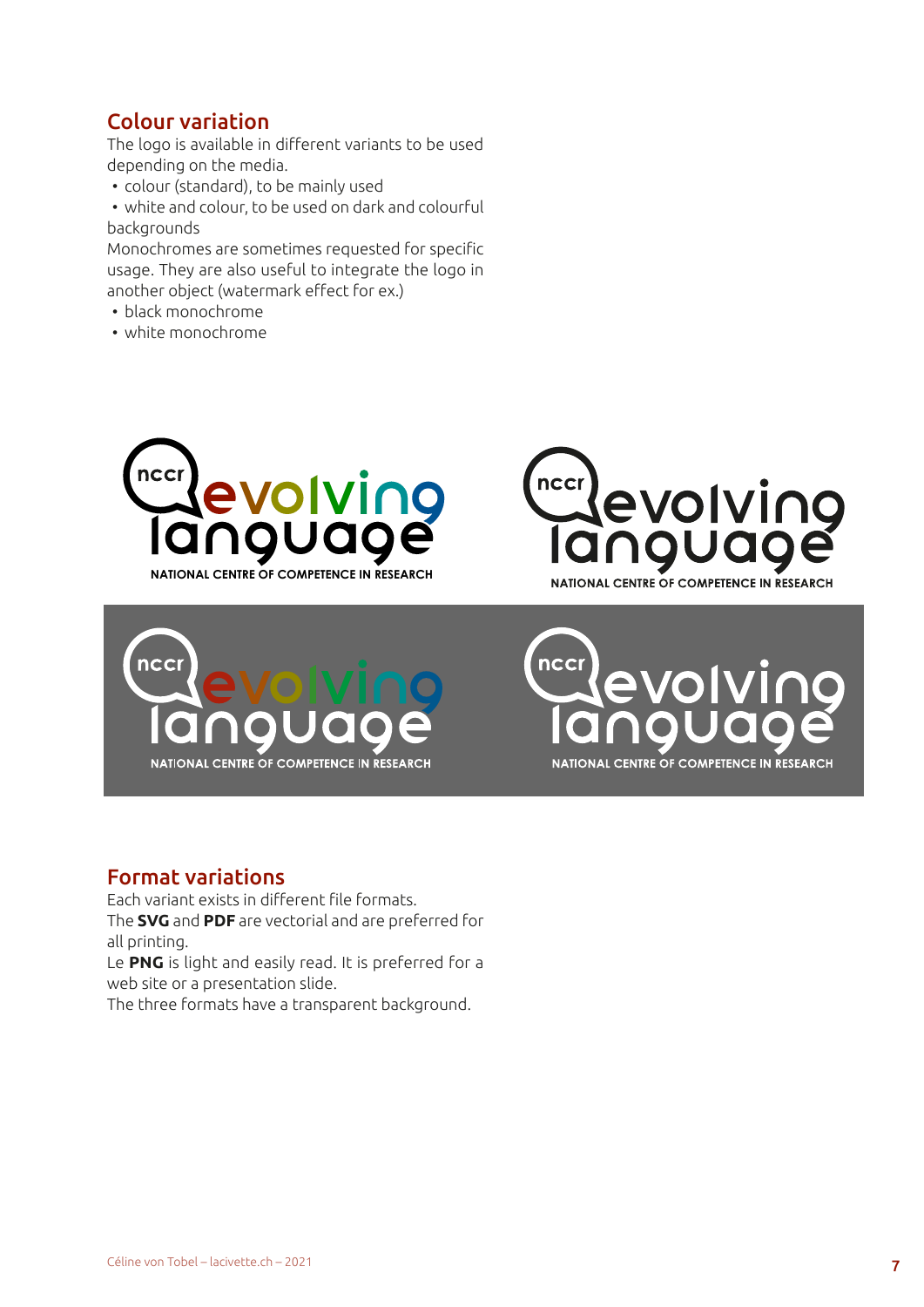## **Graphic elements**

A series of graphic elements was designed by Viktor Kleinschmidt. It represents the various facets and themes covered by NCCR Evolving Language.

These graphic elements can be used together with the main logo or independently.